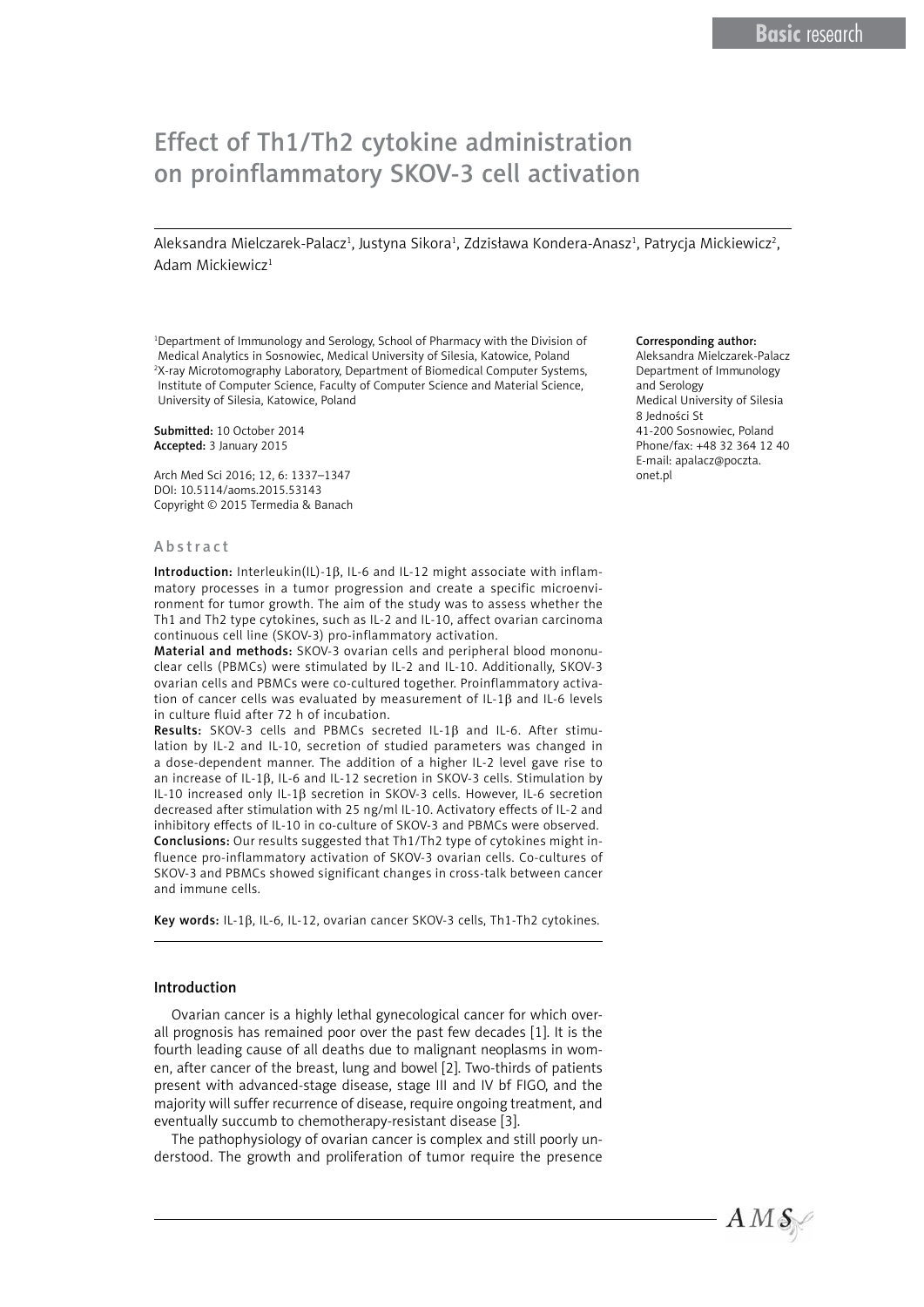| Table I. Characteristics of studied cytokines |                                                                                                                       |                                                                 |                                                                                         |                                                                                                                                     |                                                                 |
|-----------------------------------------------|-----------------------------------------------------------------------------------------------------------------------|-----------------------------------------------------------------|-----------------------------------------------------------------------------------------|-------------------------------------------------------------------------------------------------------------------------------------|-----------------------------------------------------------------|
| Variable                                      | $L-1\beta$                                                                                                            | $\overline{=}$                                                  | $\frac{6}{1}$                                                                           | 10                                                                                                                                  | $L-12$                                                          |
| hromosome acid location                       |                                                                                                                       | 4                                                               |                                                                                         |                                                                                                                                     | $\sim$                                                          |
| Volecular weight [kDa]                        |                                                                                                                       | 15.4                                                            | $22 - 27$                                                                               | $\frac{8}{18}$                                                                                                                      | $40$ (p40) + 35 (p35)                                           |
| Amino acid length                             | 153                                                                                                                   | 133                                                             | 185                                                                                     | 160                                                                                                                                 | 306 (p40) + 197 (p35)                                           |
| Main cell source                              | Monocyte/macrophage<br>organo-specific cell                                                                           | <b>T</b> lymphocytes<br>NK cell                                 | Monocyte/macrophage<br>T lymphocytes                                                    | Monocytes/macrophages<br>Th <sub>2</sub> cells                                                                                      | <b>T</b> lymphocytes<br>Macrophages                             |
| Receptor                                      | IL-1R1/IL-1RACP                                                                                                       | $IL-2R\alpha/\beta$                                             | IL-6Ra/gp130                                                                            | IL-10Ra/B                                                                                                                           | $IL-12R\alpha/\beta$                                            |
| arget cells                                   | Epithelium and endothelium<br>Monocytes/macrophages<br>Organo-specific cells<br><b>B</b> lymphocytes<br>T lymphocytes | [ lymphocytes<br><b>B</b> lymphocytes<br>NK cells               | Monocytes/macrophages<br>Organo-specific cells<br><b>B</b> lymphocytes<br>T lymphocytes | Epithelium and endothelium<br>Monocytes/macrophages<br>Organo-specific cells<br><b>B</b> lymphocytes<br>T lymphocytes               | <b>B</b> lymphocytes<br>lymphocytes<br>NK cells                 |
| Biological effect                             | Cellular response activation<br>Inflammation activator<br>Acute phase response<br>Fever                               | of NK and T lymphocytes<br>and differentiation<br>Proliferation | Inflammation activator<br>Acute phase response<br>Fever                                 | and costimulatory molecules<br>Anti-inflammation activator<br>Inhibits expression of MHC<br>Inhibition of Th1 cell<br>proliferation | and differentiation of NK<br>and T lymphocytes<br>Proliferation |

of new blood vessels and nutrients, and, on the other hand, a kind of tolerance on the part of the immune system [4–6]. In cancer patients there is a disorder in the functioning of the immune response, involved in the innate and adaptive immunity, including cytotoxic processes and antibody secretion, which may enhance susceptibility to growth and invasion of the cancer cells and consequently development of cancer [7, 8]. One mechanism which is involved in ovarian cancer maintenance is the imbalance in the T helper 1 (Th1) and the T helper 2 (Th2) response, resulting in impairment of processes controlling homeostasis in the tumor microenvironment, such as inflammation and angiogenesis [9]. Diverting the immune response from Th1, including interleukin (IL)-2 and IL-12, towards the Th2 (IL-4, IL-10) response is considered to be one of the escape mechanisms of ovarian cancer. The Th1 type immune response stimulates cellular immunity by activating macrophages and dendritic cells and recruiting CD8+ cytotoxic T-cells (Tc) and natural killer (NK) cells. The Th2 immune response inhibits cell-mediated immunity and favors the humoral immune response. The generation of either a Th1-type or Th2-type response depends on the balance between cytokines [10]. There is growing evidence that T cell activation and its cytokine expression play a key role in impairment and deregulation of the immune anti-tumor and inflammation response [11].

The tumor environment in which ovarian carcinoma develops has been described as one enriched with a broad spectrum of proinflammatory cytokines and chemokines. In particular, several of these cytokines, such as IL-1 $\beta$ , IL-6 and IL-12, are produced by the tumor itself, besides stimulating cancer cell growth [12]. Cytokines produced by these cells are responsible not only for the induction of biological effects, but also for the creation of a specific microenvironment that also can promote cell proliferation and tumor growth and affects the severity of inflammation. As is well known, Th1/Th2 cytokine unbalanced production might predispose to changes in proinflammatory cytokine secretion [13]. Characteristics of the studied cytokines are shown in Table I.

Therefore, the aim of the study was to assess the mechanisms by which Th1 and Th2 cytokines, such as IL-2 and IL-10, affect ovarian carcinoma continuous cell line (SKOV-3) pro-inflammatory activation. For this purpose the levels of IL-1b, IL-6 and IL-12, as major proinflammatory cytokines, in supernatant of culture were measured. In addition, the impact of the microenvironment of peripheral blood mononuclear cells (PBMCs) on SKOV-3 activity was examined in this study.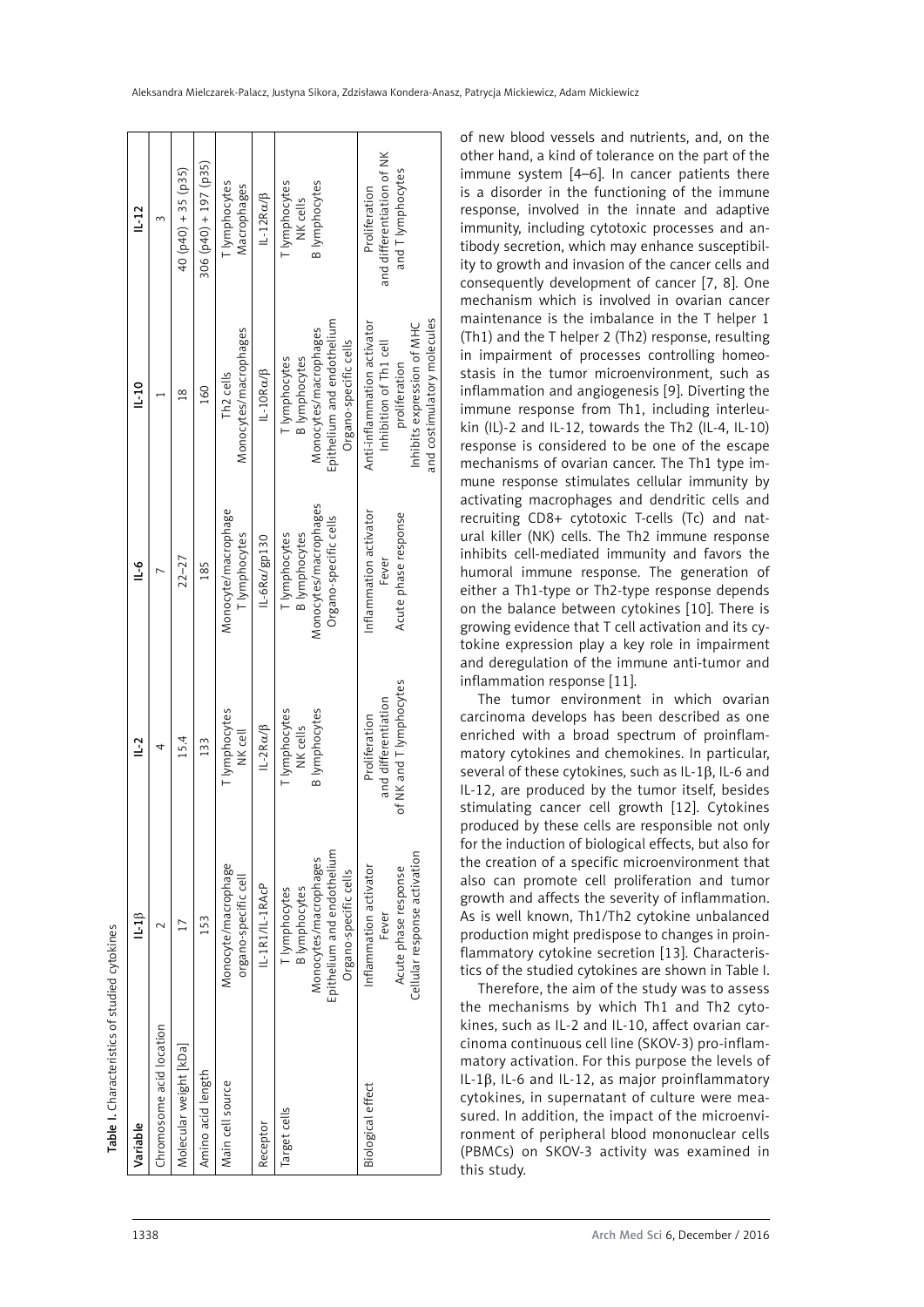#### Material and methods

# Media and reagents

McCoy's 5A Modified Medium with L-Glutamine and Heat-Inactivated Fetal Bovine Serum (FBS) were purchased from American Type Culture Collection (Rockville, MD, USA). Dulbecco's Modified Eagle Medium (DMEM) with 4.5 g/l glucose and L-glutamine was from BioWhittaker (Verviers, Belgium). Antibiotic/Antimycotic Solution containing 10 000 U/ml penicillin, 10 mg/ml streptomycin, 25 μg/ml amphotericin and Lymphocyte Separation Medium (LSM) at a density of 1.077 g/ml were from PAA Laboratories GmbH (Pasching, Austria). Phosphate-Buffered Saline (PBS) was from Regional Blood Bank in Katowice (Katowice, Poland). 0.4% Trypan Blue Solution was from Sigma-Aldrich Chemical Corporation (Saint Louis, USA). Human IL-2 and IL-10 were from PeproTech Inc. (Rocky Hill, USA). Human IL-1B ELISA and Human IL-6 ELISA kits were from eBioscience (Vienna, Austria).

# SKOV-3 cell line

The human ovarian cancer cell line SKOV-3 used in this study was purchased from ATCC (Rockville, MD, USA). The human ovarian cancer cell line SKOV-3 was cultured in McCoy's 5A Modified Medium with L-Glutamine (ATCC, Rockville, MD, USA) supplemented with 10% fetal bovine serum, 100 U/ml penicillin and 100 μg/ml streptomycin at 37°C in an atmosphere of 5% CO $_{_2}$  in air. SKOV-3 cells were seeded at a density of 106 cells/ml in 24-well plates (PAA Laboratories GmbH, Pasching, Austria). Passaged 4–6 times, 70–80% confluence SKOV-3 cells were used for further experiments. Cell viability was consistently > 95% as determined by trypan blue staining.

# PBMC culture

PBMCs from healthy 34-year-old blood donor buffy coat (RCKiK, Katowice, Poland) were isolated by diluting with PBS, and next centrifuged at 400 × g for 20 min over LSM (PAA Laboratories GmbH, Pasching, Austria). The interface cells were collected, pooled, and washed with PBS until the contaminating platelets were removed. PBMCs were suspended at a final concentration of  $1 \times 10^6$  cells/ml in DMEM supplemented with 10% heat-inactivated FBS serum (Mediatech Inc, Manassas VA), 100 U/ml penicillin, 100 μg/ml streptomycin, and at 37°C and 5% CO<sub>2</sub>. Cell viability was consistently > 95% as determined by trypan blue staining.

#### Stimulation with IL-2 or IL-10

SKOV-3 cells and PBMCs were cultured in media alone as a basal culture or stimulated culture in media containing IL-2 or IL-10, reaching final concentrations of 10 ng/ml and 25 ng/ml. Cell viability was tested before and after incubation in all experiments.

#### Variations of co-cultures

After 72 h of stimulation with IL-2 or IL-10. all cells were harvested and suspended in Mc-Coy's medium with 10% FBS and 1% antibiotics at a density of 10<sup>6</sup> cells/ml. Co-cultures were set up by mixing equal amounts of both types of cell suspensions. Three variants of co-cultures were conducted: (i) co-cultures of SKOV-3 cells stimulated with IL-2 or IL-10 and unstimulated PBMCs, (ii) co-cultures of unstimulated SKOV-3 cells and PBMCs stimulated with IL-2 or IL-10, (iii) co-cultures in which both types of cells were stimulated with IL-2 or IL-10. After 72 h, co-culture supernatants were collected and stored at –80°C for further analysis.

# IL-1 $\beta$  and IL-6 measurements

Levels of IL-1 $\beta$ , IL-6 and IL-12 in culture media were measured by standard cytokine-specific enzyme-linked immunosorbent assay (ELISA) using commercial kits from eBioscience (Vienna, Austria). All determinations were performed in duplicate, according to the manufacturer's instructions, for each sample at the same time, to prevent any possible changes due to freezing and thawing. The sensitivity of the kits was approximately 0.3 pg/ml for IL-1 $\beta$ , 0.92 pg/ml for IL-6 and 2.1 pg/ml for IL-12. The precision (intra-assay and interassay) did not exceed 8% for all the assays.

# Statistical analysis

Results were expressed as a mean ± SD. The differences between and among culture variants were evaluated using one-way ANOVAS, with Fisher's test as a post-hoc analysis. The differences between mean values were considered statistically significant at *p* < 0.05.

# Results

# SKOV-3 cell culture

Results for SKOV-3 cell culture are shown in Figure 1. All cytokines, IL-1 $\beta$ , IL-6 and also IL-12 were secreted by SKOV-3 cells. IL-1 $\beta$  secretion was higher after stimulation with IL-2 and IL-10 in comparison to the basal culture (*p* < 0.0001). Increasing the dose of IL-2 did not significantly affect the proinflammatory cytokine production. However, after stimulation with a higher IL-10 level, SKOV-3 cells produced significantly more IL-1 $\beta$  than in culture stimulated with 10 ng/ml IL-10 (*p* < 0.0001), where-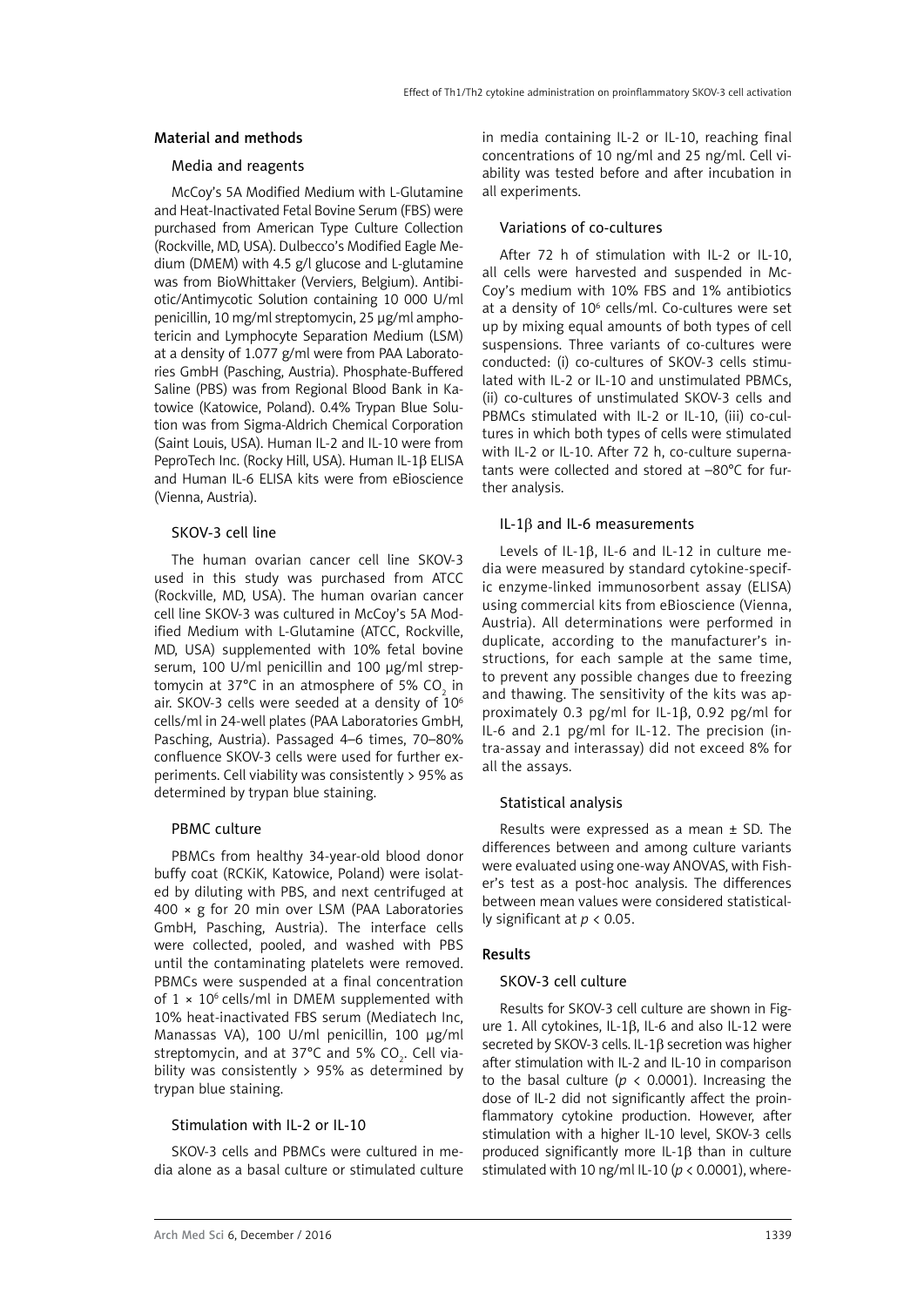



as IL-6 secretion in basal culture was significantly higher compared to culture stimulated with either IL-2 or IL-10 ( $p < 0.0001$ ). There was no significant effect on IL-6 production in relation to the concentration of both stimulatory factors in a dose-dependent manner. After stimulation by IL-2, secretion of IL-12 in a dose-dependent manner was higher than in the basal culture (*p* < 0.0001). However, IL-10 did not significantly change secretion of IL-12.

#### PBMC culture

All studied cytokines were secreted by PBMCs, but they produced more IL-6 than IL-1 $\beta$  and the least IL-12. After stimulation with 10 ng/ml IL-2, IL-1 $\beta$  secretion was significantly higher than in the basal culture and higher than after stimulation with 25 ng/ml ( $p < 0.001$ ). In addition, IL-1 $\beta$  level in culture medium after IL-10 stimulation was higher, but it was not dependent on IL-10 dose concentrations. IL-6 secretion was lower after stimulation with 10 ng/ml IL-2 compared to the basal culture. After increasing the dose of IL-2, IL-6 production was significantly higher. The highest production of IL-6 was observed after stimulation with IL-10. However, a different dose of IL-10 did not affect the IL-6 production. When added to the culture, IL-2 secretion of IL-12 increased, but IL-10 slightly decreased production of IL-12. Results for the PBMC culture are shown in Figure 2.

#### IL-1 $\beta$  secretion by co-culture

IL-1b was secreted by co-culture of SKOV-3 and PBMC. SKOV-3 cells pre-stimulated with IL-2 secreted less IL-1 $\beta$  in comparison with the basal co-culture. However, only stimulation with 10 ng/ml IL-10 significantly enhanced secretion of IL-1b compared to the basal co-culture (*p* < 0.001). Co-culture of SKOV-3 cells and pre-stimulated PBMCs showed that only a higher dose of IL-10 led to significantly higher IL-1 $\beta$  secretion in comparison with unstimulated co-culture ( $p < 0.0001$ ). Results for IL-1 $\beta$  secretion by co-cultures of SKOV-3 cells and PBMCs are shown in Figure 3.

#### IL-6 secretion by co-culture

Co-culture of SKOV-3 cells and PBMCs secreted IL-6. SKOV-3 cell and PBMC co-cultures pre-stimulated with IL-2 or IL-10 secreted less IL-6 in comparison with the basal co-culture. However, only co-culture pre-stimulation of SKOV-3 cells with IL-2 and PBMCs significantly enhanced secretion of IL-6 in a dose-dependent manner. Results for IL-6 secretion by co-cultures of SKOV-3 cells and PBMCs are shown in Figure 4.

# IL-12 secretion by co-culture

Co-culture of SKOV-3 cells and PBMCs secreted IL-12. Both SKOV-3 cells pre-stimulated with IL-2 and PBMCs in co-cultures secreted significantly more IL-12 in comparison with the basal co-culture (*p* < 0.0001). However, pre-stimulation of cells with IL-10 significantly inhibited production of IL-6 in a dose-dependent manner ( $p < 0.0001$ ). Results for IL-6 secretion by co-cultures of SKOV-3 cells and PBMCs are shown in Figure 5.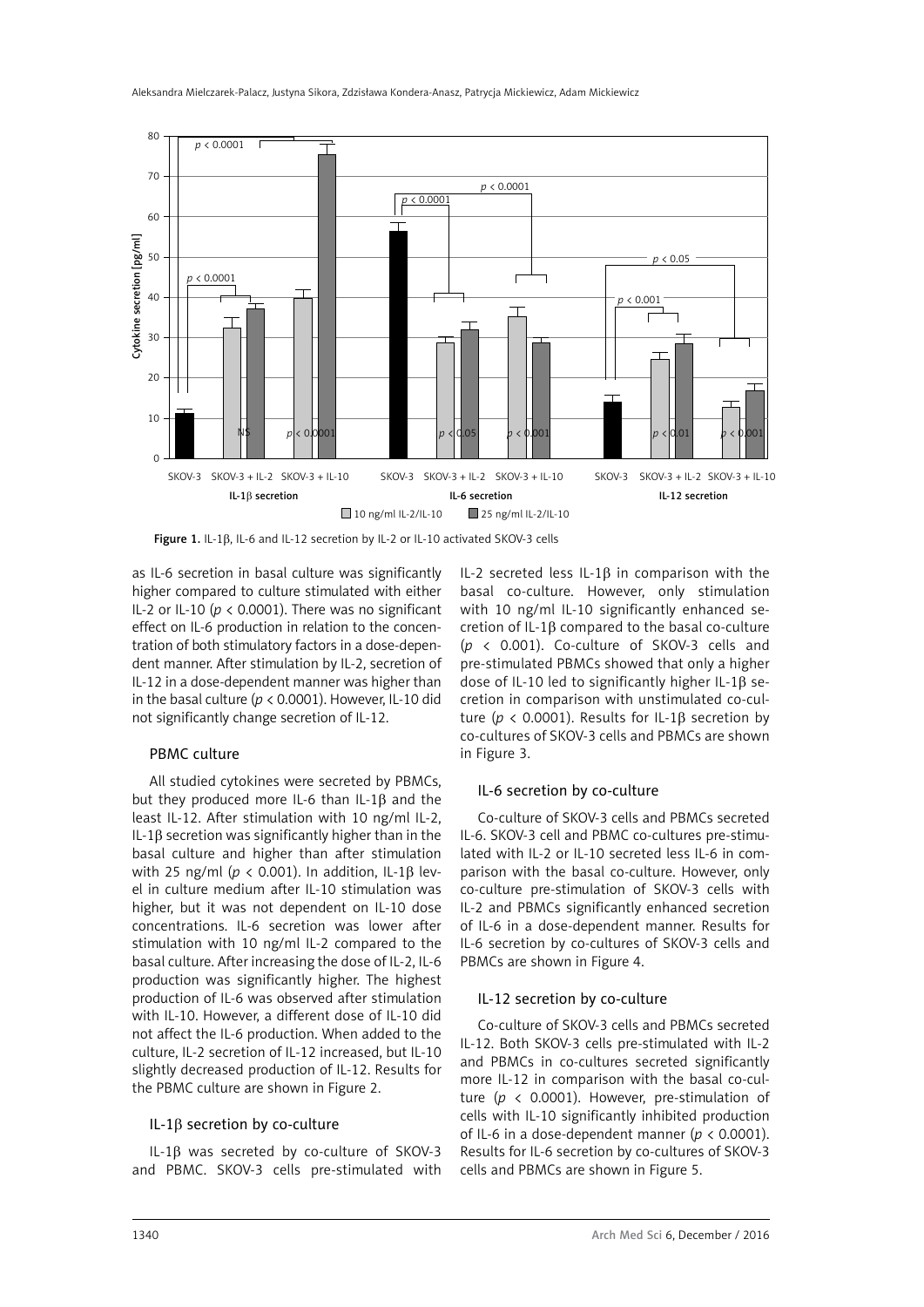

Figure 2. IL-1 $\beta$ , IL-6 and IL-12 secretion by IL-2 or IL-10 activated PBMCs



Figure 3. IL-1b secretion by IL-2 or IL-10 activated co-cultured SKOV-3 cells and PBMCs

# IL-1, IL-6 and IL-12 secretion by stimulated co-culture

cantly more IL-1 $\beta$  ( $p < 0.0001$ ) and IL-12 ( $p < 0.01$ ) and less IL-6 (*p* < 0.001).

Unstimulated co-culture of SKOV-3 and PBMCs secreted more IL-1 $\beta$  than IL-6 and IL-12. In coculture when both SKOV-3 cells and PBMCs were pre-stimulated with IL-2, production of IL-1 $\beta$ (*p* < 0.0001) and IL-6 (*p* < 0.0001) was lower, but secretion of IL-12 ( $p < 0.001$ ) was higher in comparison to the basal co-culture. A higher dose of IL-2 resulted in the co-culture producing signifi-

Additionally, in co-culture when both SKOV-3 cells and PBMCs were pre-stimulated with IL-10, production of IL-1 $\beta$  ( $p < 0.0001$ ) and IL-6 ( $p \le 0.0001$ ) was lower, but secretion of IL-12 remained at a similar level in comparison to the basal co-culture. A higher dose of IL-10 resulted in producing significantly less IL-1 $\beta$  ( $p < 0.0001$ ) and slightly more IL-6  $(p \lt 0.05)$  and IL-12 (*p* < 0.01). Results for all studied cytokine secre-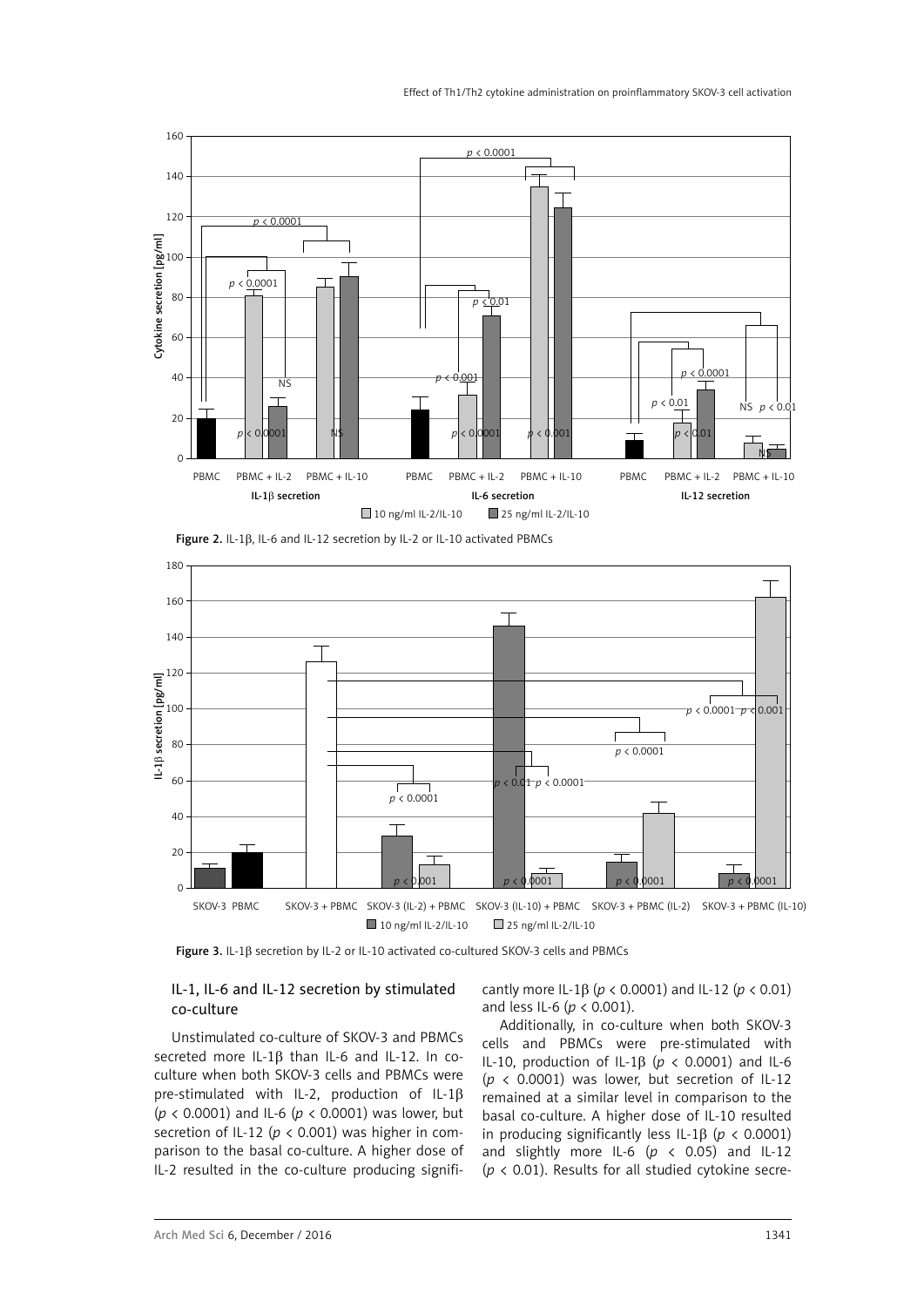



Figure 4. IL-6 secretion by IL-2 or IL-10 activated co-cultured SKOV-3 cells and PBMCs

Figure 5. IL-12 secretion by IL-2 or IL-10 activated co-cultured SKOV-3 cells and PBMCs

tion by co-cultures of SKOV-3 cells and PBMCs are shown in Figures 6 A and 6 B.

# Discussion

Ovarian cancer is an immunogenic tumor, indicated by the presence of immune cells, especially of lymphocyte Th and Tc, dendritic cells and macrophages, which correlate positively and strongly with patient survival [14]. These cells interact directly and indirectly with cancer cells, causing a variety of biological effects, from the destruction of tumor cells through to promoting their survival. Cytokines, as a secretory product of immune cells, take part in malignant transformation, including promotion of metastasis, increasing cell adhesiveness, enhancing tumor angiogenesis and inducing the immune system to block cell-mediated mechanisms for identifying and destroying tumor cells [15]. Different cytokines, including proinflammatory factors, such as IL-1 $\beta$  and IL-6 or IL-12, were demonstrated in normal ovarian tissue and were more pronounced in tumor cells, especially in ovarian cancer cells [16].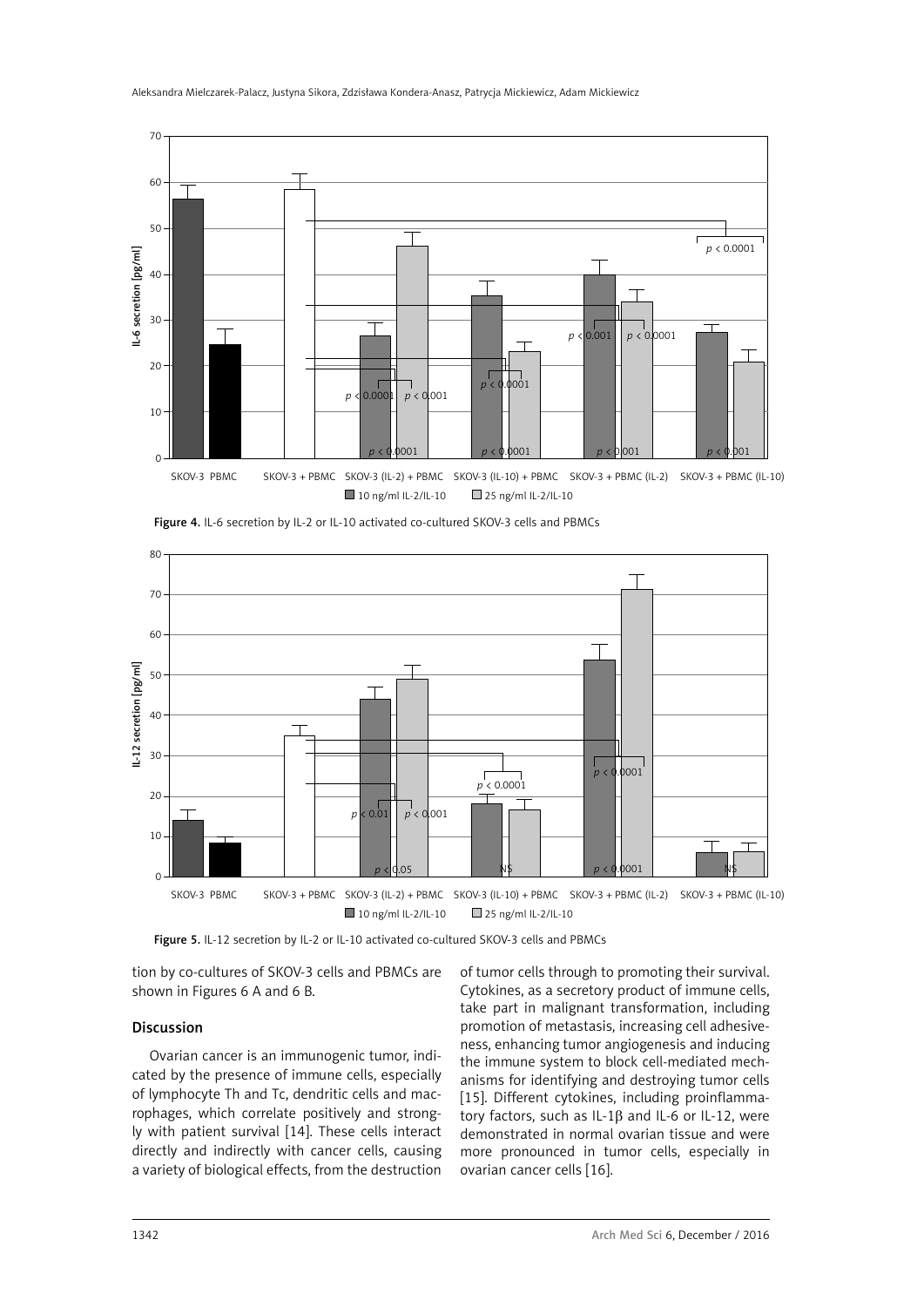

Figure 6. A – Cytokine secretion by IL-2 or IL-10 activated co-cultured SKOV-3 cells and PBMCs. B – Comparison of cytokine level after stimulation by IL-2 or IL-10 co-culture SKOV-3 cells and PBMC

The mechanism by which the immune system may prevent carcinogenesis is still poorly understood. However, well-functioning immunity counteracts cancer cell proliferation. One mechanism which is involved in tumor genesis maintenance is the proposed switch from the Th1 response profile to the Th2 profile. The Th1 response is promoted by signal transducer of Stat1 and Stat4 signaling, while a Th2 response is promoted by Stat6 signaling. Interestingly, Th1 responses, driven by IL-2 and IL-12, are typically anticarcinogenic activity [17, 18]. The more that the cancer cells, including SKOV-3, can secrete cytokines and soluble receptors and in this way, modulate the antitumor response [3]. Moreover, modulation of IL-1 or IL-6 expression or its related signaling pathway may be a promising strategy of treatment for drug-resistant ovarian cancer.

The most important cytokines which take part in the immune and inflammatory response are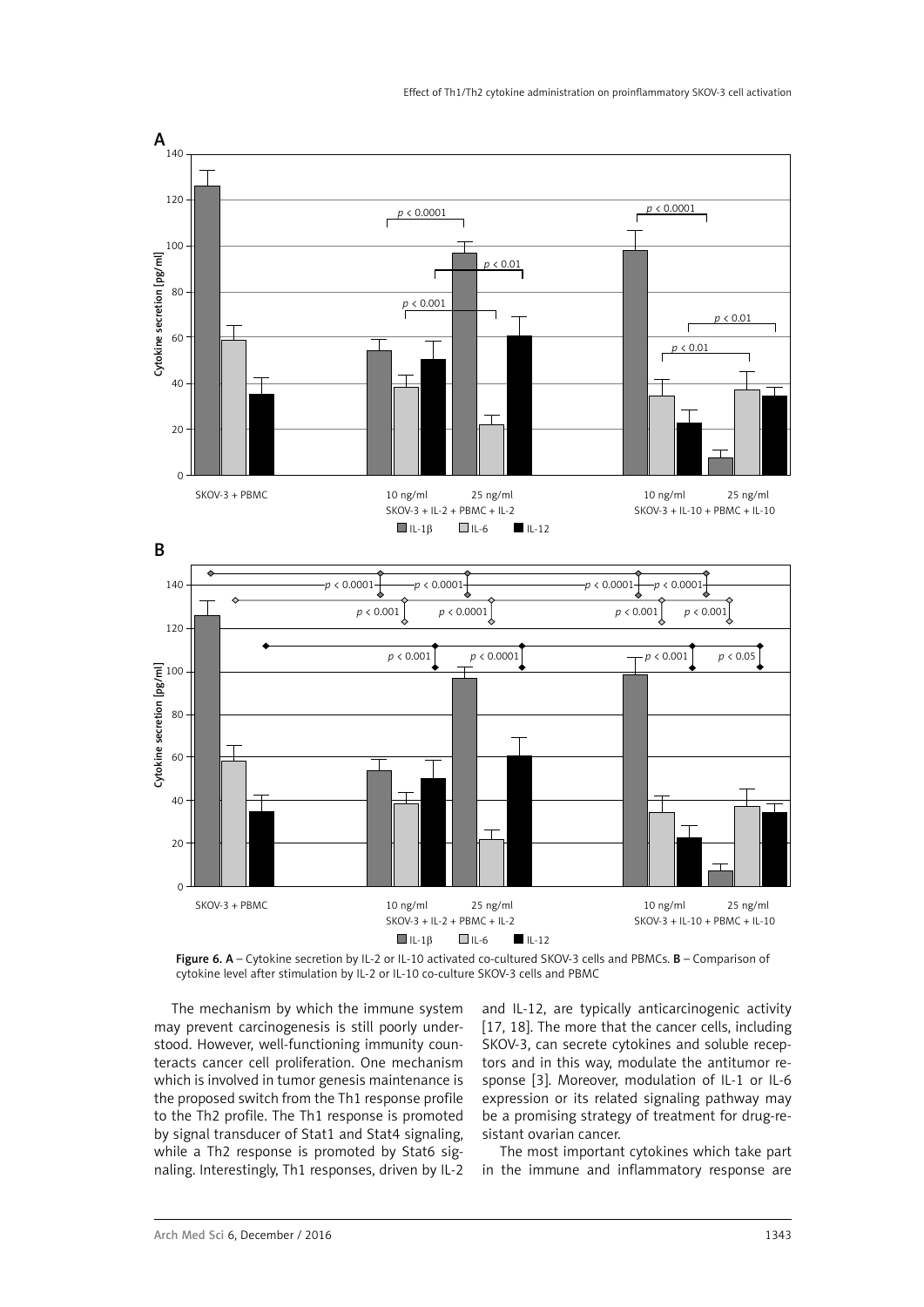IL-1 $\beta$ , IL-6 and IL-12. They are mostly produced by PBMCs, but recently studies strongly suggested that they are also produced by tumor cells [19]. IL-1, IL-6 and IL-12 might associate with inflammatory processes in a tumor progression and in consequence create a specific microenvironment for growth of the tumor [20, 21]. The results of our study showed that SKOV-3 cells secreted all of the investigated cytokines. However, the secretion of IL-6 was definitely higher than IL-1 $\beta$  and IL-12. After stimulation of IL-2 or IL-10, cancer cells produced more IL-1B and less IL-6, but only stimulation with IL-2 increased IL-12 production. PBMCs in basal and stimulated culture produced most of all IL-6 and least IL-12. In addition, in the cancer environment some elements of the immune system, such as PBMCs, can affect the cytokine secretion profile. Hence, our results showed that presence of PBMCs may influence especially IL-1 $\beta$ secretion. Combination of SKOV-3 and PBMC cultures in co-culture caused a significant increase of IL-1 $\beta$ , especially in the basal culture of SKOV-3 cells and PBMCs. The pre-stimulation cell culture showed that IL-10 strongly influenced IL-1b secretion. These results suggested a significant effect of balanced Th1/Th2 on IL-1ß secretion by SKOV-3 cells. In the case of IL-6, regardless of the model of culture, secretion of IL-6 varied slightly or even decreased. This is a particularly surprising effect of IL-10 on IL-6 production. This strange result showed that sometimes lower concentrations of certain cytokines can increase the secretion of various protein. However, based on our research, we are not able to state what mechanism worked here. Moreover, production of IL-12, as the most important cytotoxic cytokine, in basal and IL-2 pre-stimulated co-culture significantly increased. Our result showed that the highest IL-1 $\beta$  and IL-6 secretion was in the basal co-culture of SKOV-3 cells and PBMCs, but adding to the culture IL-2 causes greater production of IL-12. Generally, stimulation with IL-2 assisted cytokine secretion more than IL-10.

In this investigation, we tried to explain relationships and correlations between ovarian cancer cells and elements of the immune system as well as how exogenous cytokines can effect secretion of proinflammatory cytokines by tumor cells. When choosing which dose of cytokine stimulated cell cultures, we relied on the results obtained in the work of Ingersoll *et al.* [3]. However, most reports referred to IL-6. Many other authors have shown that the increased secretion of IL-6 is a characteristic of ovarian cancer cells. *In vitro* experiments have shown that epithelial ovarian cancer cells constitutively produce IL-6, thus modulating the host immune response to ovarian cancer [22, 23]. Moreover, increased IL-6 receptor  $\alpha$  (IL-6R $\alpha$ ) expression and constitutive STAT3 activation also have been found to associate with ovarian cancer proliferation [24]. IL-6, as an important proinflammatory cytokine, affects many mechanisms in the tumor microenvironment, including inflammation and recruitment of neutrophils, and promotes the migration and proliferation of T lymphocytes and changing the Th1/Th2 balance. Findings also show that IL-6 provides an important signal in the development of Th17 cells while blocking the differentiation of T CD4+ cells into T regulatory (Treg) cells [25]. The results of Takaishi *et al.* [23] indicate that Stat3 activation by IL-6 plays an important role in cellto-cell interaction between tumor cells and M2 macrophages in the ascites of advanced epithelial ovarian cancer. Moreover, higher IL-6 serum concentration is associated with negative prognoses in independent cancer types, and it seems to be associated with tumor size and stage or disease progression [25, 26]. Findings of Wang *et al.* [27] suggest that the production of IL-6 protects the cells from cytotoxic agents through down-regulation of proteolytic activation of caspase-3, and the expression level of IL-6 is positively associated with their degree of chemoresistance in ovarian cancer cells. The autocrine production level of IL-6 by the SKOV-3 cell line is inversely associated with their response to cisplatin and paclitaxel [27]. The ovarian cancer cell line SKOV-3 cultured with IL-6 has increased chemotactic and/or chemokinetic activity and increased overall invasiveness. Moreover, IL-6 has been reported to be a potent proangiogenic cytokine in ovarian cancer cells [28]. Studies demonstrated that IL-6 may contribute to ovarian cancer cell growth partly through the activation of androgen receptor (AR) and estrogen receptor (ER) pathways [29, 30]. However, not all results confirm that the SKOV-3 cells are able to produce IL-6. Kulbe *et al.* [31] did not find secretion of IL-6 by SKOV-3 cells, although the experimental design was very similar to that used by other authors. These differences may be due to the presence of complex forms of IL-6 in the supernatants of cell cultures, which cannot be detected by ELISA.

Carcinogenesis is associated with inflammation, and IL-1 $\beta$  is the most important cytokine involved in this process. IL-1 $\beta$  is secreted mainly by monocytes and macrophages, but studies indicated that it is also secreted by malignant cells, including ovarian cancer cells, which was also confirmed by our research. Investigations of other authors suggest that not all cell lines of ovarian cancer are able to secrete IL-1b. Li *et al.* [32] evaluated the ability of 5 ovarian cancer cell lines to produce IL-1 $\beta$ : OVCAR-3, OVCA 420, OVCA 429, OVCA 433 and DOV 13. The results showed that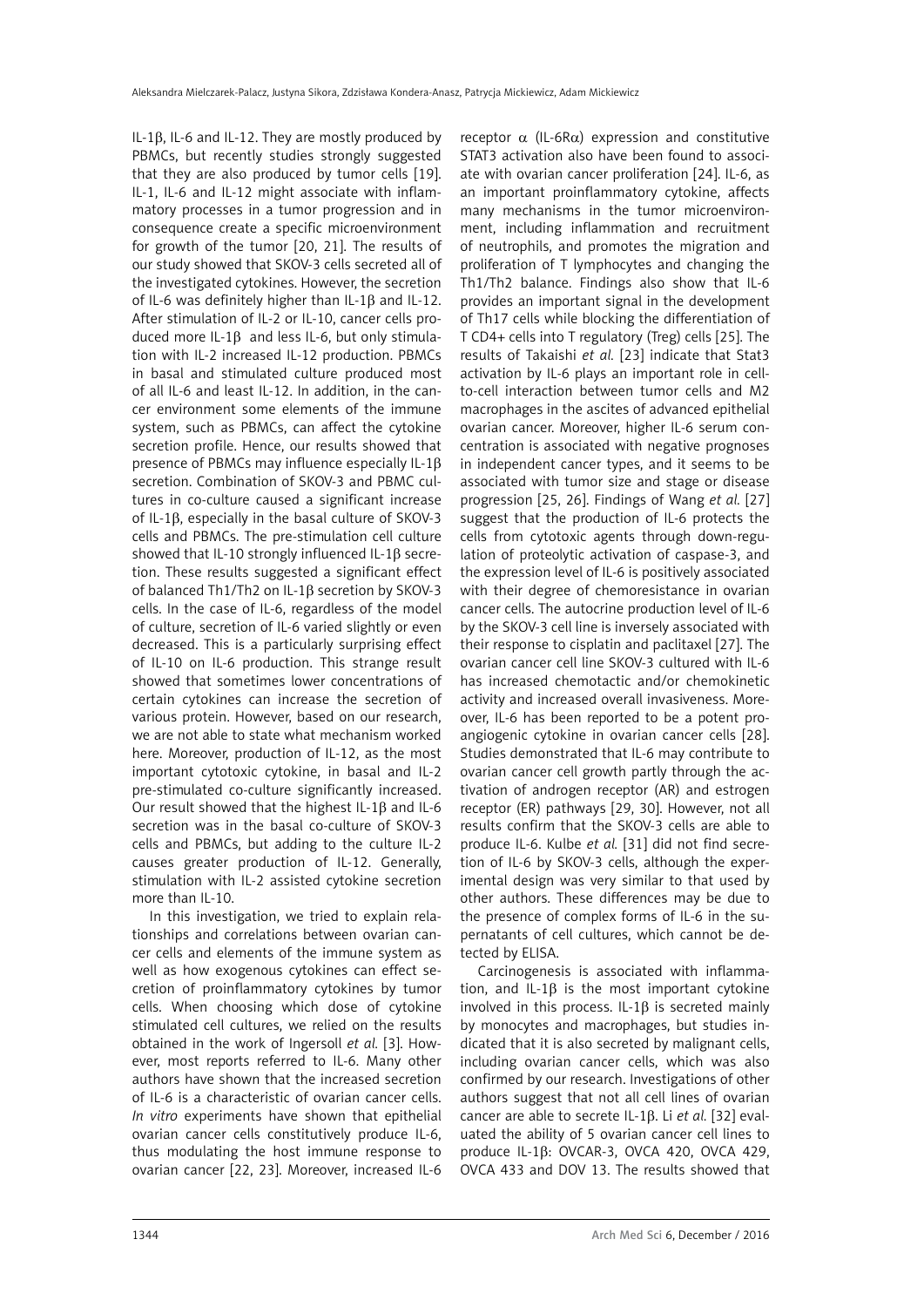4 cell lines expressed mRNA for IL-1 $\beta$ , but only 3 of them secreted IL-1 $\beta$  protein to the culture medium. These results showed that mRNA expression is not always related to protein production.

In our study, we also showed that an imbalance in Th1/Th2 response can affect the secretory ability of SKOV-3 cells to produce proinflammatory cytokine. Moreover, cytokine-derived Th cells can also influence proliferation of malignant cells. Despite the fact that these two cytokines are not the main representatives of groups Th1 and Th2, we deliberately used them in the experiment. The main reason was that both IL-2 and IL-10 are taken into consideration in the treatment of neoplastic diseases in the treatment of ovarian cancer. Anti-cancer properties are assigned to IL-2, and it has begun to be used in treatment of metastatic renal cancer. Its application in other tumors, including ovarian cancer, is a major concern. Clinical studies have shown that IL-2 could increase the remission period in ovarian cancer. The major problem is adjustment of the appropriate dose of this cytokine to limit its toxic effect in patients [33]. Studies conducted on mice, which had implanted ovarian neoplasms, showed that IL-2 administration directly into the tumor increased animals' survival and delayed tumor development [34]. Moreover, the cytotoxicity of IL-2 in combination with PBMCs against ovarian cancer was evaluated. Two ovarian cancer cell-lines (SKOV-3 and CAR3) were transfected with a plasmid encoding red fluorescent protein (RFP). Cytotoxicity of SKOV-3-RFP cells mediated by PBMCs and cytokines was determined by lactate dehydrogenase release. PBMCs in combination with IL-2 showed clear dose-dependent cytotoxicity against SKOV-3-RFP [3, 35]. Use of IL-2 in our study showed decreased levels of both investigated cytokines in supernatants from co-cultures. It is not surprising, because IL-2 is known to be an immunomodulating cytokine and it can inhibit the proinflammatory reaction. In the case of IL-10, the situation is much more complicated. The influence of IL-10 on the immune system is an object of interest of many investigators. The secretion of IL-10 by normal and cancerous ovarian cells was proved in experiment with ovarian tissue homogenates. ELISA examination revealed that IL-10 protein was expressed in all 31 normal and 25 cancerous ovarian tissue homogenates. The results show that both normal and cancerous ovarian tissues produce and secrete IL-10. IL-10 protein levels were significantly higher in normal ovarian tissues compared to cancerous tissues [36]. Over the years it was thought that IL-10 is an immunosuppressive cytokine, but studies have shown that under certain conditions it may also function as an immunostimulatory agent. More than a decade after its original description, the source of IL-10 in ovarian carcinoma, and its role in the cell and tumor micro-environment, remain unresolved. Studies conducted by Groux *et al.* [37] and Santin *et al.* [38] have shown that IL-10 can act as a stimulator of cytotoxic activity of T lymphocytes and increase secretion of Th1 profile cytokines such as IL-2 and IFN-γ in CD8+ lymphocytes. In this investigation, we observed an ambiguous influence of IL-10 on proinflammatory cytokine secretion. IL-10 was used for stimulation of ovarian cancer cell lines, and the results showed a very interesting effect in one type of co-culture. In co-cultures in which only PBMCs were stimulated with IL-10, a lower concentration of IL-10 caused a statistically significant decrease of IL-1 $\beta$  secretion, but a higher concentration of IL-10 used for stimulation caused a large increase of  $IL-1\beta$  secretion. Many types of neoplastic cells are able to secrete cytokines, which facilitate their growth or metastasis or promote tumor cell survival under unfavorable conditions. Cytokines secreted by tumor cells affect immune system decreasing its ability to eliminate neoplastic cells. But not only tumor cells are responsible for secretion of cytokines, which favors tumor survival. There are Treg lymphocytes, which were shown to play an important role in cross-talk between the tumor and the immune system. The T cell/Treg cell ratio is lower in ascites from patients with an advanced stage of ovarian carcinoma. The same team reported that Treg depletion reduced tumor weight in an animal model of ovarian carcinoma. In addition, the cytokine profile in animals changed to one more supporting of anti-cancer immunity. These findings showed that not only proteins such as cytokines or tumor cells can be the target for new therapeutic strategies of ovarian cancer [39]. Our experiment also showed that unstimulated PBMCs have the ability to produce investigated cytokines, and after stimulation, the level of cytokines is changed. Recently it was shown that not only cells or cytokines affect the anti-cancer immune response [39, 40]. Also immune cells and mesenchymal cells can interact with malignant cells. Wang *et al.* [41] showed that the cross talk between ovarian cancer cells and tumor-associated macrophages enhances the ability of endothelial cells to promote the progression of ovarian cancer. Moreover, Lis *et al.* [42] demonstrated that co-culture of ovarian cancer cells in direct cellular contact with mesenchymal stem cells induces broad transcriptomic changes related to cellular adhesion, invasion, migration, proliferation and chemoresistance.

In conclusion, all these data indicate that the interactions between the immune system and tumor cells are complicated and mediated via cells, cytokines and other components of the microenvi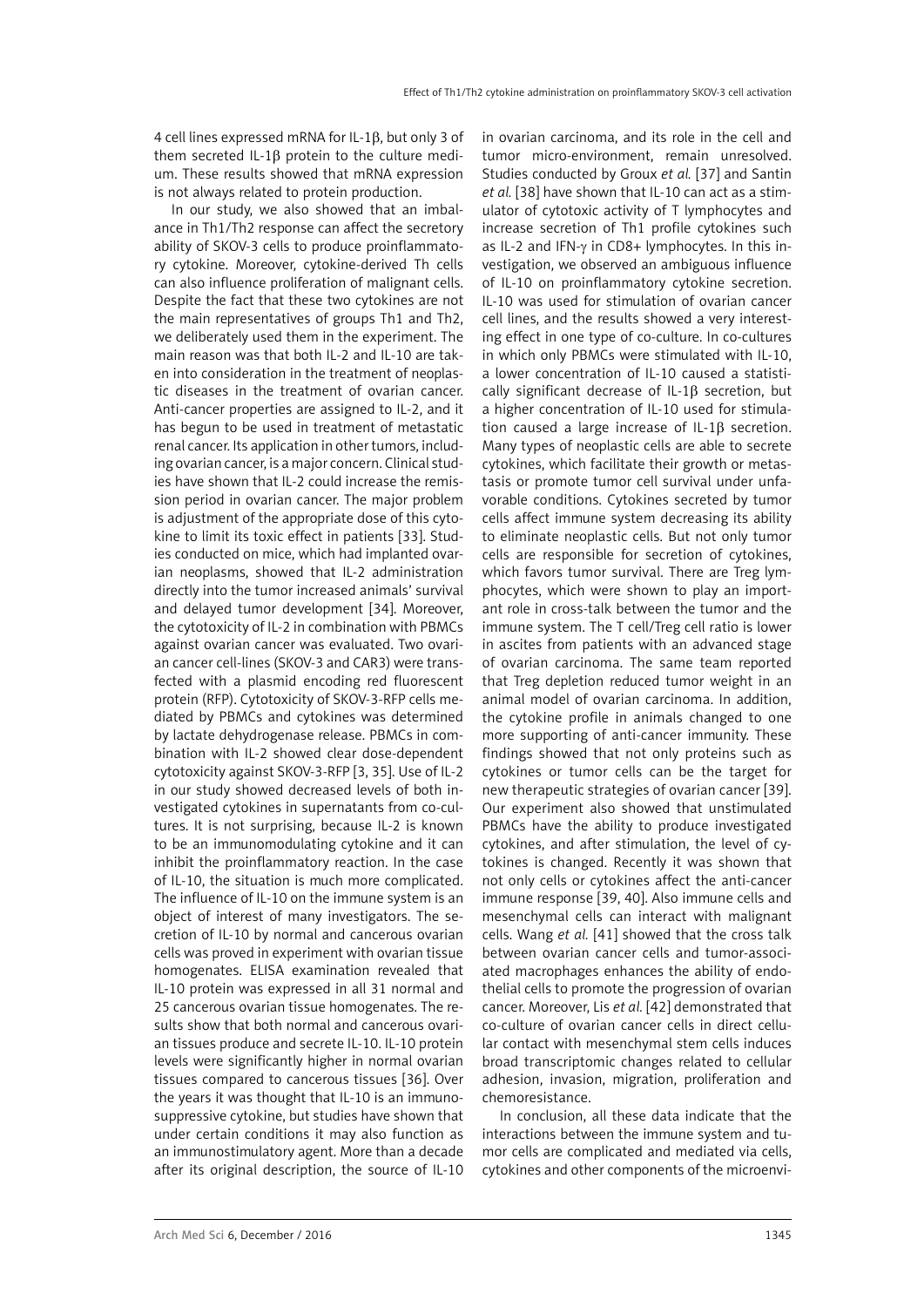ronment. Our results suggested that Th1/Th2 type of cytokines might influence SKOV-3 ovarian cells' pro-inflammatory activation. Co-cultures of SKOV-3 cells and PBMCs showed significant changes in cross-talk between cancer and immune cells. That observation can be useful in understanding the pathogenesis of ovarian cancer. This identifies the need to create composite therapies targeting many different mechanisms. Moreover, the imbalance in Th1/Th2 response could be a target in biological treatment for modulation of inflammation during ovarian cancer.

#### Conflict of interest

Patrycja Mickiewicz is supported by the Forszt project co-financed by the EU from the European Social Fund.

None of the authors has any proprietary, financial, professional or other personal interest of any nature or kind in any product, service and/or company.

#### References

- 1. [Jemal A,](http://informahealthcare.com/action/doSearch?action=runSearch&type=advanced&result=true&prevSearch=%2Bauthorsfield%3A%28Jemal%2C+A%29) [Tiwari RC,](http://informahealthcare.com/action/doSearch?action=runSearch&type=advanced&result=true&prevSearch=%2Bauthorsfield%3A%28Tiwari%2C+RC%29) [Murray T.](http://informahealthcare.com/action/doSearch?action=runSearch&type=advanced&result=true&prevSearch=%2Bauthorsfield%3A%28Murray%2C+T%29) Cancer statistics. CA Cancer J Clin 2004; 54: 8-29.
- 2. [Gottwald L](http://www.ncbi.nlm.nih.gov/pubmed/?term=Gottwald L%5BAuthor%5D&cauthor=true&cauthor_uid=24701219), [Danilewicz M,](http://www.ncbi.nlm.nih.gov/pubmed/?term=Danilewicz M%5BAuthor%5D&cauthor=true&cauthor_uid=24701219) [Fendler W](http://www.ncbi.nlm.nih.gov/pubmed/?term=Fendler W%5BAuthor%5D&cauthor=true&cauthor_uid=24701219), et al. The AgNORs count in predicting long-term survival in serous ovarian cancer. [Arch Med Sci](http://www.ncbi.nlm.nih.gov/pubmed/24701219) 2014; 10: 84-90.
- 3. Ingersoll SB, Patel S, Caballero L, et al. [Synergistic cy](http://www.ncbi.nlm.nih.gov/pubmed/18995891)[totoxicity of interferon alpha-2b and interleukin-2 in](http://www.ncbi.nlm.nih.gov/pubmed/18995891)  [combination with PBMC against ovarian cancer: devel](http://www.ncbi.nlm.nih.gov/pubmed/18995891)[opment of an experimental model for cellular therapy.](http://www.ncbi.nlm.nih.gov/pubmed/18995891)  Gynecol Oncol 2009; 112: 192-8.
- 4. [Li J](http://www.ncbi.nlm.nih.gov/pubmed?term=Li J%5BAuthor%5D&cauthor=true&cauthor_uid=23162945), [Fadare O](http://www.ncbi.nlm.nih.gov/pubmed?term=Fadare O%5BAuthor%5D&cauthor=true&cauthor_uid=23162945), [Xiang L,](http://www.ncbi.nlm.nih.gov/pubmed?term=Xiang L%5BAuthor%5D&cauthor=true&cauthor_uid=23162945) [Kong B](http://www.ncbi.nlm.nih.gov/pubmed?term=Kong B%5BAuthor%5D&cauthor=true&cauthor_uid=23162945), [Zheng W](http://www.ncbi.nlm.nih.gov/pubmed?term=Zheng W%5BAuthor%5D&cauthor=true&cauthor_uid=23162945). Ovarian serous carcinoma: recent concepts on its origin and carcinogenesis. [J Hematol Oncol](http://www.ncbi.nlm.nih.gov/pubmed/22405464) 2012; 5: 8.
- 5. [Kandalaft LE](http://www.ncbi.nlm.nih.gov/pubmed?term=Kandalaft LE%5BAuthor%5D&cauthor=true&cauthor_uid=21298574), [Motz GT](http://www.ncbi.nlm.nih.gov/pubmed?term=Motz GT%5BAuthor%5D&cauthor=true&cauthor_uid=21298574), [Duraiswamy J,](http://www.ncbi.nlm.nih.gov/pubmed?term=Duraiswamy J%5BAuthor%5D&cauthor=true&cauthor_uid=21298574) [Coukos G](http://www.ncbi.nlm.nih.gov/pubmed?term=Coukos G%5BAuthor%5D&cauthor=true&cauthor_uid=21298574). Tumor immune surveillance and ovarian cancer: lessons on immune mediated tumor rejection or tolerance. [Cancer](http://www.ncbi.nlm.nih.gov/pubmed/21298574)  [Metastasis Rev](http://www.ncbi.nlm.nih.gov/pubmed/21298574) 2011; 30: 141-51.
- 6. [Gómez-Raposo C,](http://www.ncbi.nlm.nih.gov/pubmed?term=G%C3%B3mez-Raposo C%5BAuthor%5D&cauthor=true&cauthor_uid=23126425) [Mendiola M,](http://www.ncbi.nlm.nih.gov/pubmed?term=Mendiola M%5BAuthor%5D&cauthor=true&cauthor_uid=23126425) [Barriuso J,](http://www.ncbi.nlm.nih.gov/pubmed?term=Barriuso J%5BAuthor%5D&cauthor=true&cauthor_uid=23126425) [Casado E,](http://www.ncbi.nlm.nih.gov/pubmed?term=Casado E%5BAuthor%5D&cauthor=true&cauthor_uid=23126425) [Hardisson D,](http://www.ncbi.nlm.nih.gov/pubmed?term=Hardisson D%5BAuthor%5D&cauthor=true&cauthor_uid=23126425) [Redondo A](http://www.ncbi.nlm.nih.gov/pubmed?term=Redondo A%5BAuthor%5D&cauthor=true&cauthor_uid=23126425). [Angiogenesis and ovarian can](http://www.ncbi.nlm.nih.gov/pubmed/19775995)[cer.](http://www.ncbi.nlm.nih.gov/pubmed/19775995) [Clin Transl Oncol](http://www.ncbi.nlm.nih.gov/pubmed) 2009; 11: 564-71.
- 7. [Gavalas NG](http://www.ncbi.nlm.nih.gov/pubmed?term=Gavalas NG%5BAuthor%5D&cauthor=true&cauthor_uid=21318181), [Karadimou A,](http://www.ncbi.nlm.nih.gov/pubmed?term=Karadimou A%5BAuthor%5D&cauthor=true&cauthor_uid=21318181) [Dimopoulos MA,](http://www.ncbi.nlm.nih.gov/pubmed?term=Dimopoulos MA%5BAuthor%5D&cauthor=true&cauthor_uid=21318181) [Bamias A.](http://www.ncbi.nlm.nih.gov/pubmed?term=Bamias A%5BAuthor%5D&cauthor=true&cauthor_uid=21318181) Immune response in ovarian cancer: how is the immune system involved in prognosis and therapy: potential for treatment utilization. [Clin Dev Immunol](http://www.ncbi.nlm.nih.gov/pubmed/21318181) 2010; 2010: 791603.
- 8. [Bellati F](http://www.ncbi.nlm.nih.gov/pubmed?term=Bellati F%5BAuthor%5D&cauthor=true&cauthor_uid=19519321), [Visconti V,](http://www.ncbi.nlm.nih.gov/pubmed?term=Visconti V%5BAuthor%5D&cauthor=true&cauthor_uid=19519321) [Napoletano C](http://www.ncbi.nlm.nih.gov/pubmed?term=Napoletano C%5BAuthor%5D&cauthor=true&cauthor_uid=19519321), et al. Immunology of gynecologic neoplasms: analysis of the prognostic significance of the immune status. [Curr Cancer Drug Tar](http://www.ncbi.nlm.nih.gov/pubmed/19519321)[gets](http://www.ncbi.nlm.nih.gov/pubmed/19519321) 2009; 9: 541-65.
- 9. Kusuda T, Shigemasa K, Arihiro K, Fujii T, Nagai N, Ohama K. [Relative expression levels of Th1 and Th2 cyto](http://www.ncbi.nlm.nih.gov/pubmed/15870936)[kine mRNA are independent prognostic factors in pa](http://www.ncbi.nlm.nih.gov/pubmed/15870936)[tients with ovarian cancer.](http://www.ncbi.nlm.nih.gov/pubmed/15870936) Oncol Rep 2005; 13: 1153-8.
- 10. Sykes L, MacIntyre DA, Yap XJ, Teoh TG, Bennett PR. [The](http://www.ncbi.nlm.nih.gov/pubmed/22719180)  [Th1:th2 dichotomy of pregnancy and preterm labour.](http://www.ncbi.nlm.nih.gov/pubmed/22719180)  Mediators Inflamm 2012; 2012: 967629.
- 11. [Lowe DB](http://www.ncbi.nlm.nih.gov/pubmed?term=Lowe DB%5BAuthor%5D&cauthor=true&cauthor_uid=21995576), [Storkus WJ](http://www.ncbi.nlm.nih.gov/pubmed?term=Storkus WJ%5BAuthor%5D&cauthor=true&cauthor_uid=21995576). Chronic inflammation and immunologic-based constraints in malignant disease. [Immu](http://www.ncbi.nlm.nih.gov/pubmed/21995576)[notherapy](http://www.ncbi.nlm.nih.gov/pubmed/21995576) 2011; 3: 1265-74.
- 12. [Fridman WH,](http://www.ncbi.nlm.nih.gov/pubmed?term=Fridman WH%5BAuthor%5D&cauthor=true&cauthor_uid=20512556) [Galon J](http://www.ncbi.nlm.nih.gov/pubmed?term=Galon J%5BAuthor%5D&cauthor=true&cauthor_uid=20512556), [Dieu-Nosjean MC](http://www.ncbi.nlm.nih.gov/pubmed?term=Dieu-Nosjean MC%5BAuthor%5D&cauthor=true&cauthor_uid=20512556), et al. Immune infiltration in human cancer: prognostic significance and disease control. [Curr Top Microbiol Immunol](http://www.ncbi.nlm.nih.gov/pubmed/20512556) 2011; 344: 1-24.
- 13. [Ellyard JI,](http://www.ncbi.nlm.nih.gov/pubmed?term=Ellyard JI%5BAuthor%5D&cauthor=true&cauthor_uid=17559575)  [Simson L](http://www.ncbi.nlm.nih.gov/pubmed?term=Simson L%5BAuthor%5D&cauthor=true&cauthor_uid=17559575),  [Parish CR.](http://www.ncbi.nlm.nih.gov/pubmed?term=Parish CR%5BAuthor%5D&cauthor=true&cauthor_uid=17559575) Th2-mediated anti-tumour immunity: friend or foe? [Tissue Antigens](http://www.ncbi.nlm.nih.gov/pubmed/17559575) 2007; 70: 1-11.
- 14. [Lindau D](http://www.ncbi.nlm.nih.gov/pubmed?term=Lindau D%5BAuthor%5D&cauthor=true&cauthor_uid=23401997), [Gielen P](http://www.ncbi.nlm.nih.gov/pubmed?term=Gielen P%5BAuthor%5D&cauthor=true&cauthor_uid=23401997), [Kroesen M,](http://www.ncbi.nlm.nih.gov/pubmed?term=Kroesen M%5BAuthor%5D&cauthor=true&cauthor_uid=23401997) [Wesseling P,](http://www.ncbi.nlm.nih.gov/pubmed?term=Wesseling P%5BAuthor%5D&cauthor=true&cauthor_uid=23401997) [Adema GJ](http://www.ncbi.nlm.nih.gov/pubmed?term=Adema GJ%5BAuthor%5D&cauthor=true&cauthor_uid=23401997). [The immunosuppressive tumour network: myeloid-de](http://www.ncbi.nlm.nih.gov/pubmed/23216602)[rived suppressor cells, regulatory T cells and natural kill](http://www.ncbi.nlm.nih.gov/pubmed/23216602)[er T cells.](http://www.ncbi.nlm.nih.gov/pubmed/23216602) [Immunology](http://www.ncbi.nlm.nih.gov/pubmed) 2013; 138: 105-15.
- 15. [Finn OJ.](http://www.ncbi.nlm.nih.gov/pubmed?term=Finn OJ%5BAuthor%5D&cauthor=true&cauthor_uid=23356132) [Immunooncology: understanding the function](http://www.ncbi.nlm.nih.gov/pubmed/22918931) [and dysfunction of the immune system in cancer.](http://www.ncbi.nlm.nih.gov/pubmed/22918931) [Ann](http://www.ncbi.nlm.nih.gov/pubmed) [Oncol](http://www.ncbi.nlm.nih.gov/pubmed) 2012; 23 Suppl. 8: viii6-9.
- 16. [Hao NB,](http://www.ncbi.nlm.nih.gov/pubmed?term=Hao NB%5BAuthor%5D&cauthor=true&cauthor_uid=23262099) [Lü MH,](http://www.ncbi.nlm.nih.gov/pubmed?term=L%C3%BC MH%5BAuthor%5D&cauthor=true&cauthor_uid=23262099) [Fan YH,](http://www.ncbi.nlm.nih.gov/pubmed?term=Fan YH%5BAuthor%5D&cauthor=true&cauthor_uid=23262099) [Cao YL](http://www.ncbi.nlm.nih.gov/pubmed?term=Cao YL%5BAuthor%5D&cauthor=true&cauthor_uid=23262099), [Zhang ZR,](http://www.ncbi.nlm.nih.gov/pubmed?term=Zhang ZR%5BAuthor%5D&cauthor=true&cauthor_uid=23262099) [Yang SM](http://www.ncbi.nlm.nih.gov/pubmed?term=Yang SM%5BAuthor%5D&cauthor=true&cauthor_uid=23262099). [Macrophages in tumor microenvironments and the](http://www.ncbi.nlm.nih.gov/pubmed/22778768) [progression of tumors.](http://www.ncbi.nlm.nih.gov/pubmed/22778768) [Clin Dev Immunol](http://www.ncbi.nlm.nih.gov/pubmed) 2012; 2012: 948098.
- 17. [Liao W](http://www.ncbi.nlm.nih.gov/pubmed?term=Liao W%5BAuthor%5D&cauthor=true&cauthor_uid=23352221), [Lin JX,](http://www.ncbi.nlm.nih.gov/pubmed?term=Lin JX%5BAuthor%5D&cauthor=true&cauthor_uid=23352221) [Leonard WJ](http://www.ncbi.nlm.nih.gov/pubmed?term=Leonard WJ%5BAuthor%5D&cauthor=true&cauthor_uid=23352221). Interleukin-2 at the crossroads of effector responses, tolerance, and immunotherapy. [Immunity](http://www.ncbi.nlm.nih.gov/pubmed/23352221) 2013; 38: 13-25.
- 18. [Chapoval S](http://www.ncbi.nlm.nih.gov/pubmed?term=Chapoval S%5BAuthor%5D&cauthor=true&cauthor_uid=20335310), [Dasgupta P](http://www.ncbi.nlm.nih.gov/pubmed?term=Dasgupta P%5BAuthor%5D&cauthor=true&cauthor_uid=20335310), [Dorsey NJ,](http://www.ncbi.nlm.nih.gov/pubmed?term=Dorsey NJ%5BAuthor%5D&cauthor=true&cauthor_uid=20335310) [Keegan AD.](http://www.ncbi.nlm.nih.gov/pubmed?term=Keegan AD%5BAuthor%5D&cauthor=true&cauthor_uid=20335310) Regulation of the T helper cell type 2 (Th2)/T regulatory cell (Treg) balance by IL-4 and STAT6. [J Leukoc Biol](http://www.ncbi.nlm.nih.gov/pubmed/20335310) 2010; 87: 1011-8.
- 19. [Apte RN,](http://www.ncbi.nlm.nih.gov/pubmed?term=Apte RN%5BAuthor%5D&cauthor=true&cauthor_uid=18364005) [Voronov E](http://www.ncbi.nlm.nih.gov/pubmed?term=Voronov E%5BAuthor%5D&cauthor=true&cauthor_uid=18364005). Is interleukin-1 a good or bad 'guy' in tumor immunobiology and immunotherapy? [Immunol](http://www.ncbi.nlm.nih.gov/pubmed/18364005) [Rev](http://www.ncbi.nlm.nih.gov/pubmed/18364005) 2008; 222: 222-41.
- 20. Dinarello CA. Why not treat human cancer with interleukin-1 blockade? [Cancer Metastasis Rev](http://www.ncbi.nlm.nih.gov/pubmed/20422276) 2010; 29: 317-29.
- 21. [Sansone P,](http://www.ncbi.nlm.nih.gov/pubmed?term=Sansone P%5BAuthor%5D&cauthor=true&cauthor_uid=22355058) [Bromberg J.](http://www.ncbi.nlm.nih.gov/pubmed?term=Bromberg J%5BAuthor%5D&cauthor=true&cauthor_uid=22355058) Targeting the interleukin-6/Jak/ stat pathway in human malignancies. [J Clin Oncol](http://www.ncbi.nlm.nih.gov/pubmed/22355058) 2012; 30: 1005-14.
- 22. [Chou CH,](http://www.ncbi.nlm.nih.gov/pubmed?term=Chou CH%5BAuthor%5D&cauthor=true&cauthor_uid=15471896) [Wei LH,](http://www.ncbi.nlm.nih.gov/pubmed?term=Wei LH%5BAuthor%5D&cauthor=true&cauthor_uid=15471896) [Kuo ML](http://www.ncbi.nlm.nih.gov/pubmed?term=Kuo ML%5BAuthor%5D&cauthor=true&cauthor_uid=15471896), et al. Up-regulation of interleukin-6 in human ovarian cancer cell via a Gi/PI3K-Akt/ NF-kappaB pathway by lysophosphatidic acid, an ovarian cancer-activating factor. [Carcinogenesis](http://www.ncbi.nlm.nih.gov/pubmed/15471896) 2005; 26: 45-52.
- 23. [Takaishi K](http://www.ncbi.nlm.nih.gov/pubmed?term=Takaishi K%5BAuthor%5D&cauthor=true&cauthor_uid=23357870), [Komohara Y](http://www.ncbi.nlm.nih.gov/pubmed?term=Komohara Y%5BAuthor%5D&cauthor=true&cauthor_uid=23357870), [Tashiro H,](http://www.ncbi.nlm.nih.gov/pubmed?term=Tashiro H%5BAuthor%5D&cauthor=true&cauthor_uid=23357870) et al. [Involvement of](http://www.ncbi.nlm.nih.gov/pubmed/20860602) [M2-polarized macrophages in the ascites from advanced](http://www.ncbi.nlm.nih.gov/pubmed/20860602) [epithelial ovarian carcinoma in tumor progression via](http://www.ncbi.nlm.nih.gov/pubmed/20860602) [Stat3 activation.](http://www.ncbi.nlm.nih.gov/pubmed/20860602) [Cancer Sci](http://www.ncbi.nlm.nih.gov/pubmed) 2010; 101: 2128-36.
- 24. Syed V, Ulinski G, Mok SC, Ho SM. Reproductive hormone-induced, STAT3-mediated interleukin 6 action in normal and malignant human ovarian surface epithelial cells. J Natl Cancer Inst 2002; 94: 617-29.
- 25. [Lippitz BE](http://www.ncbi.nlm.nih.gov/pubmed?term=Lippitz BE%5BAuthor%5D&cauthor=true&cauthor_uid=23648090). [Cytokine patterns in patients with cancer:](http://www.ncbi.nlm.nih.gov/pubmed/23639322) [a systematic review.](http://www.ncbi.nlm.nih.gov/pubmed/23639322) [Lancet Oncol](http://www.ncbi.nlm.nih.gov/pubmed) 2013; 14: e218-28.
- 26. Kovacs E. Interleukin-6 leads to interleukin-10 production in several human multiple myeloma cell lines. Does interleukin-10 enhance the proliferation of these cells? Leuk Res 2010; 34: 912-6.
- 27. [Wang Y](http://www.ncbi.nlm.nih.gov/pubmed?term=Wang Y%5BAuthor%5D&cauthor=true&cauthor_uid=23443963), [Niu XL](http://www.ncbi.nlm.nih.gov/pubmed?term=Niu XL%5BAuthor%5D&cauthor=true&cauthor_uid=23443963), [Qu Y](http://www.ncbi.nlm.nih.gov/pubmed?term=Qu Y%5BAuthor%5D&cauthor=true&cauthor_uid=23443963), et al. [Autocrine production of in](http://www.ncbi.nlm.nih.gov/pubmed/20236757)[terleukin-6 confers cisplatin and paclitaxel resistance in](http://www.ncbi.nlm.nih.gov/pubmed/20236757) [ovarian cancer cells.](http://www.ncbi.nlm.nih.gov/pubmed/20236757) [Cancer Lett](http://www.ncbi.nlm.nih.gov/pubmed) 2010; 295: 110-23.
- 28. Nilsson MB, Langley RR, Fidler IJ. Interleukin-6, secreted by human ovarian carcinoma cells, is a potent proangiogenic cytokine. Cancer Res 2005; 65: 10794-800.
- 29. Wang Y, Yang J, Gao Y, Dong LJ, Liu S, Yao Z. Reciprocal regulation of 5alpha-dihydrotestosterone, interleukin-6 and interleukin-8 during proliferation of epithelial ovarian carcinoma. Cancer Biol Ther 2007; 6: 864-71.
- 30. Yang J, Wang Y, Gao Y, Shao J, Zhang XJ, Yao Z. Reciprocal regulation of 17beta-estradiol, interleukin-6 and interleukin-8 during growth and progression of epithelial ovarian cancer. Cytokine 2009; 46: 382-91.